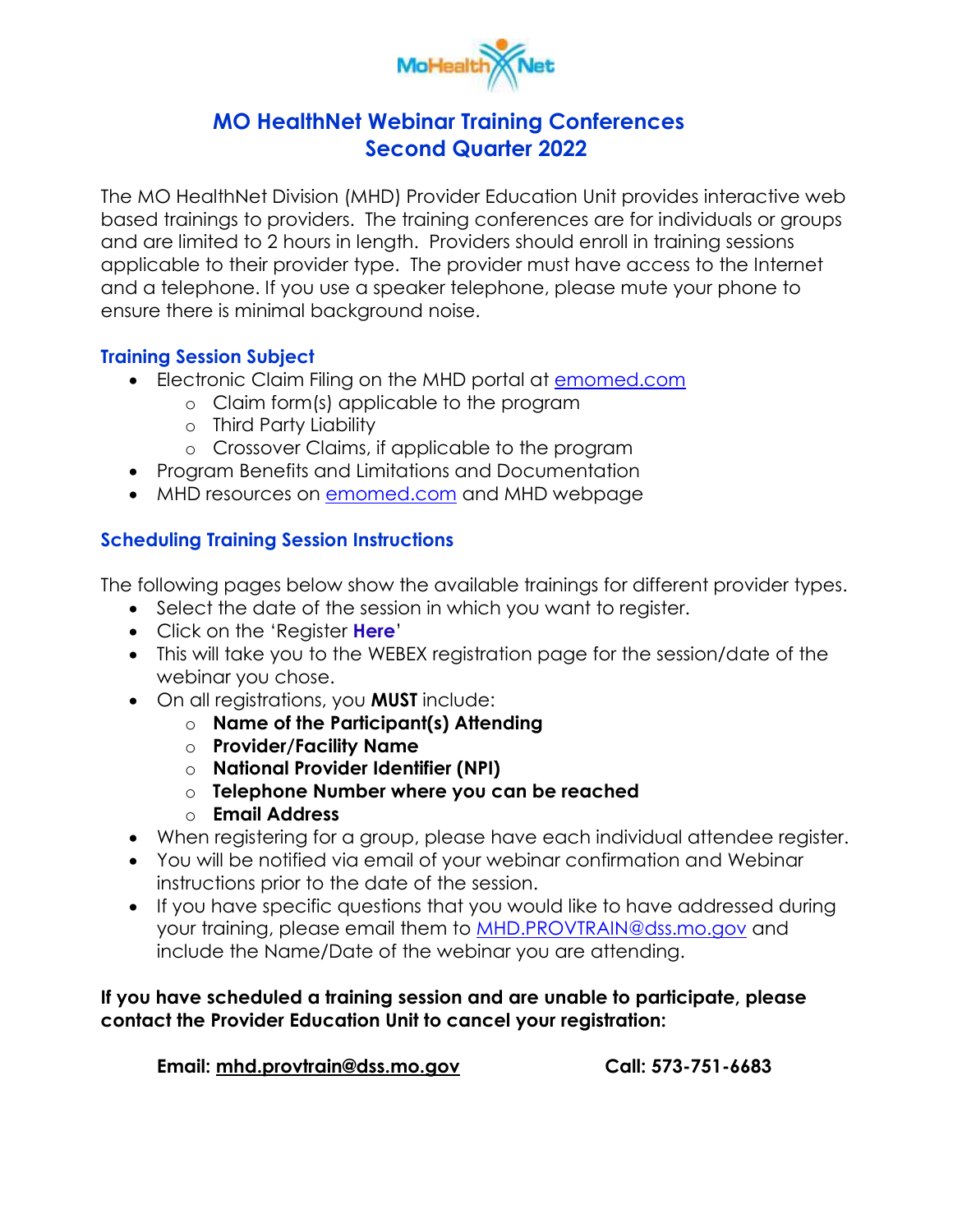**contact the Constituent Education unit for questions.\*\* April 2022 \*\*Due to staffing changes we will not be conducting Behavioral Health, ABA, PDN, HCBS/CDS and Therapy webinars 2nd quarter. You may** 

| <b>DATE</b>                 | <b>PRESENTATION TITLE</b>                                                                            | TIME                                           |
|-----------------------------|------------------------------------------------------------------------------------------------------|------------------------------------------------|
| Tuesday<br>April 5, 2022    | <b>Medical Clinics &amp; Physicians/</b><br><b>Chiropractic/ LPHD</b><br><b>Rural Health Clinics</b> | $9:00$ AM $-$ 11:00 AM<br><b>Register Here</b> |
| Tuesday<br>April 5, 2022    | <b>Inpatient/Outpatient Hospital</b>                                                                 | 1:00 PM $-$ 3:00 PM<br><b>Register Here</b>    |
| Wednesday<br>April 6, 2022  | <b>Durable Medical Equipment</b>                                                                     | 9:00 AM- 11:00 AM<br>Register Here             |
| Wednesday<br>April 13, 2022 | <b>Dental Webinar</b>                                                                                | 9:00 AM- 11:00 AM<br>Register Here             |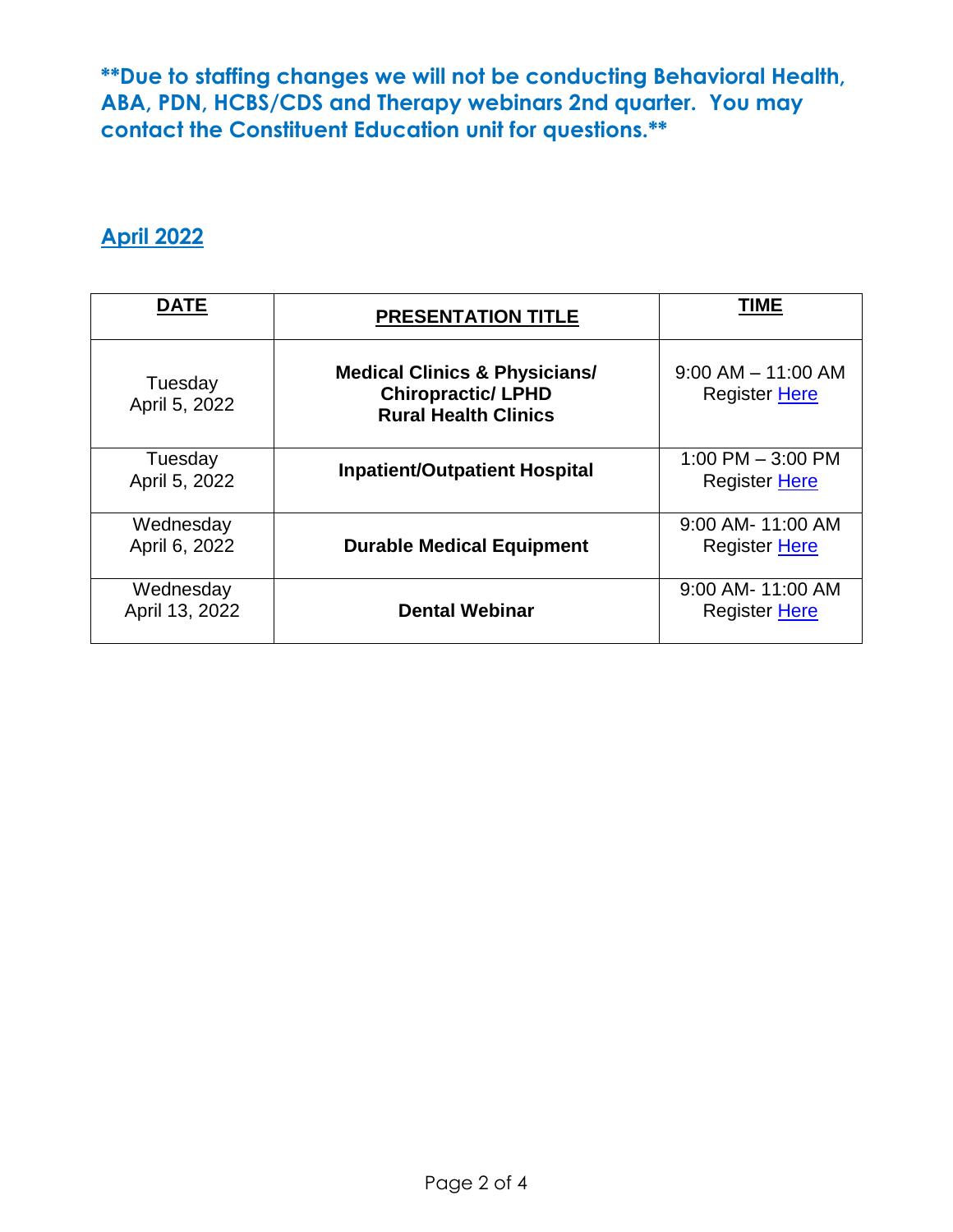# **May 2022**

| <b>DATE</b>               | <b>PRESENTATION TITLE</b>                                                                            | TIME                                           |
|---------------------------|------------------------------------------------------------------------------------------------------|------------------------------------------------|
| Tuesday<br>May 3, 2022    | <b>Medical Clinics &amp; Physicians/</b><br><b>Chiropractic/ LPHD</b><br><b>Rural Health Clinics</b> | $9:00$ AM $-$ 11:00 AM<br><b>Register Here</b> |
| Tuesday<br>May 3, 2022    | <b>Inpatient/Outpatient Hospital</b>                                                                 | 1:00 PM $-$ 3:00 PM<br><b>Register Here</b>    |
| Wednesday<br>May 4, 2022  | <b>Hearing Aid/Audiology</b>                                                                         | $9:00$ AM $-$ 11:00 AM<br>Register Here        |
| Wednesday<br>May 11, 2022 | <b>Optical</b>                                                                                       | $9:00$ AM $-$ 11:00 AM<br><b>Register Here</b> |